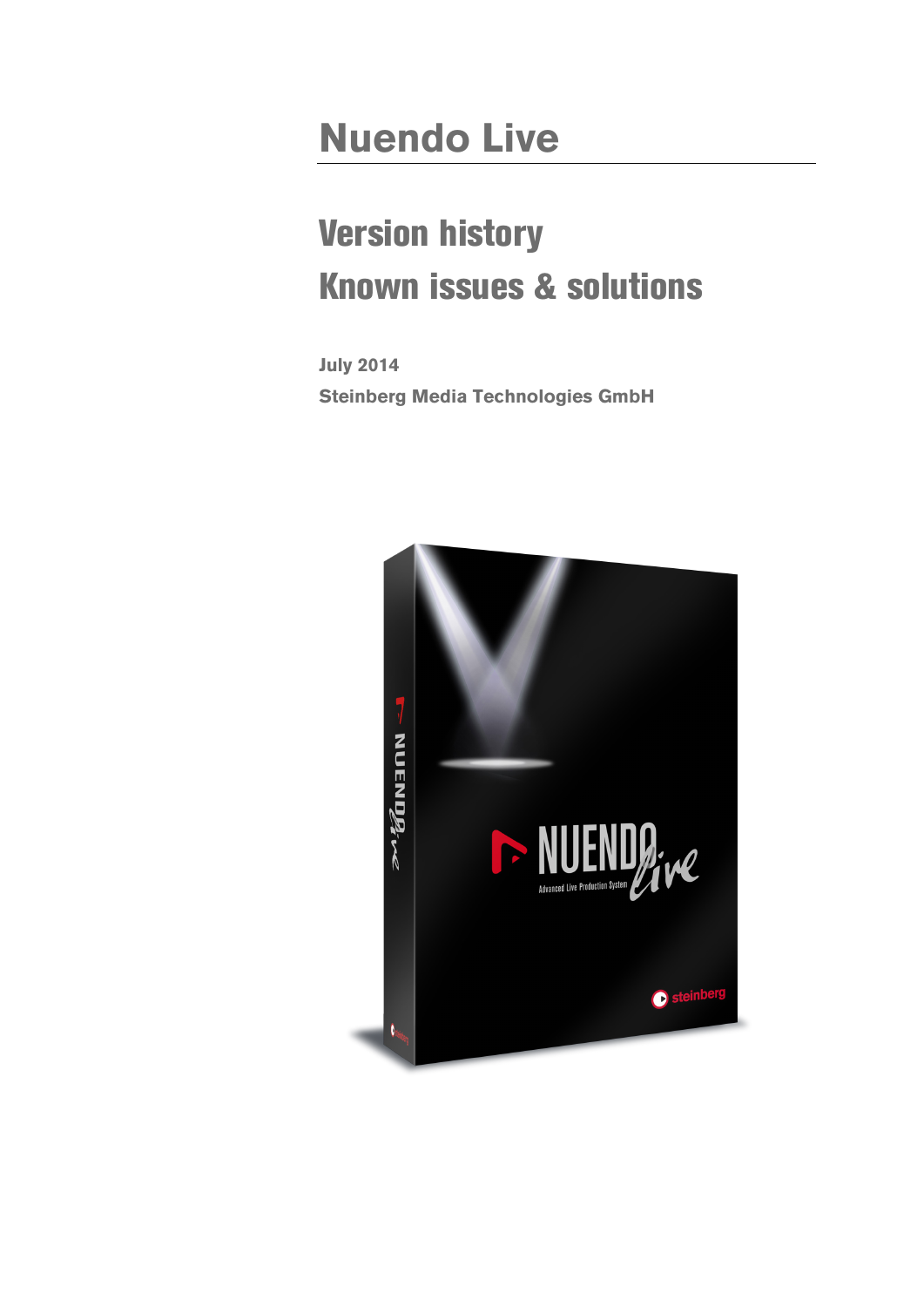### **Table of contents**

#### Credit notice:

Steinberg, Nuendo Live, ASIO and VST are registered trademarks of Steinberg Media Technologies GmbH. VST Sound is a trademark of Steinberg Media Technologies GmbH. Windows is a registered trademark of Microsoft Corporation in the United States and other countries. Macintosh, Mac and Mac OS are trademarks of Apple Inc., registered in the U.S. and other countries. All other product and company names are ™ and ® of their respective holders. All rights reserved. All specifications are subject to change without notice. Made in Germany. © 2014 Steinberg Media Technologies GmbH.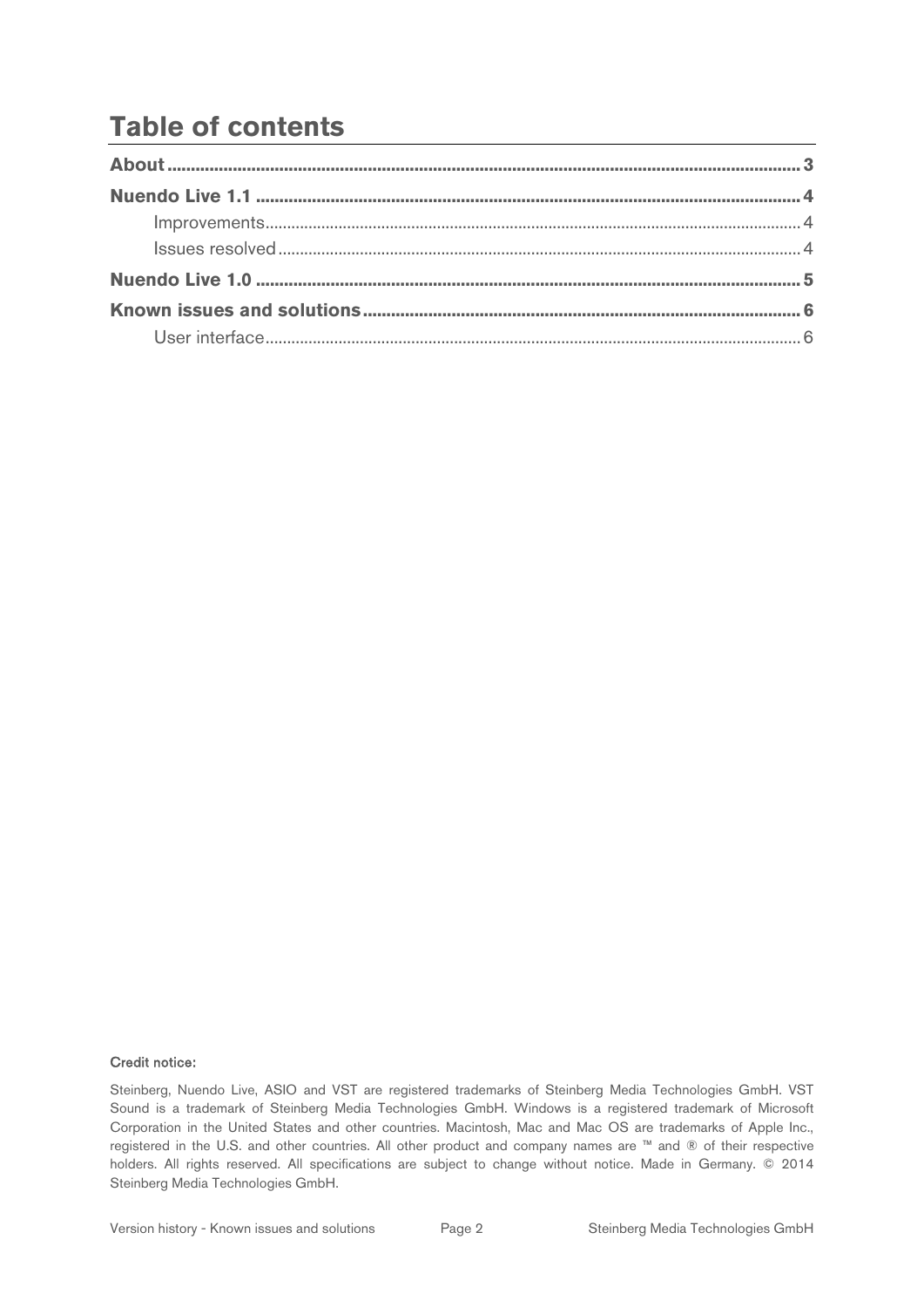#### Congratulations and thank you for using Nuendo Live!

This document lists all update changes, fixes and improvements as well as known issues and solutions for Nuendo Live.

Please make sure to read through this section before contacting Steinberg support.

Enjoy using Nuendo Live!

Your Steinberg team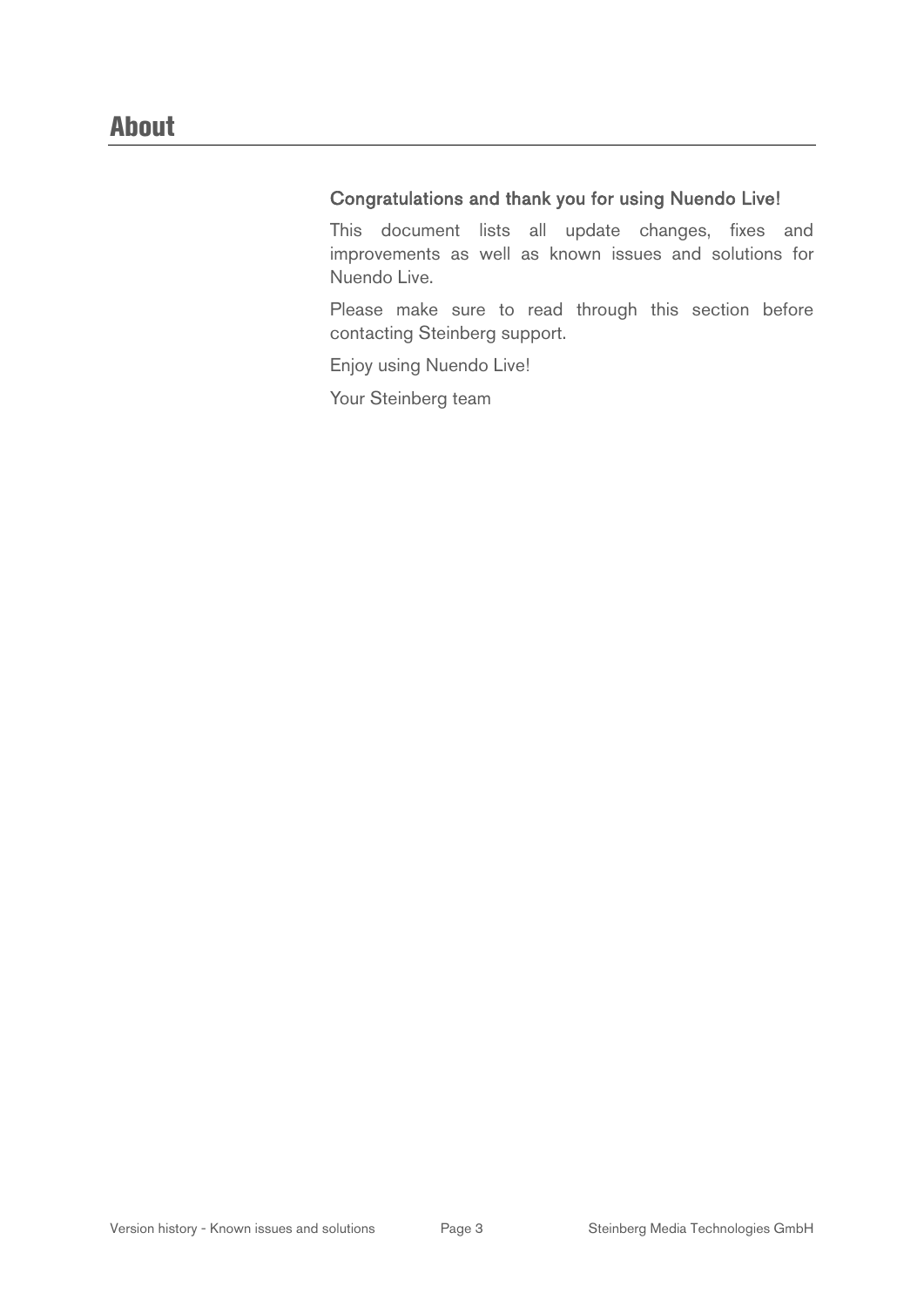#### July 2014

This version contains all improvements from previous maintenance releases as well as the following improvements and issue resolutions.

#### **Improvements**

This maintenance update introduces the following improvements:

#### **Visibility improvements**

Nuendo Live now provides larger performance meters for ASIO and disk usage, as well as HDD performance, during recording.

#### **Compatibility**

Nuendo Live is fully compatible with Windows 8/8.1 and Mac OS 10.9.

Nuendo Live now also works with the latest Yamaha Console Extension driver (compatibility with QL digital mixer series).

#### Issues resolved

The following table lists all issues that have been resolved in this version.

| ID#                  | <i><b>Issue</b></i>                                                                                |
|----------------------|----------------------------------------------------------------------------------------------------|
| <b>NLIVE-</b><br>-40 | <b>TIME STAMP:</b> Nuendo Live now writes timestamps correctly.                                    |
| NLIVE-<br>-57        | <b>USER INTERFACE:</b> The Audio Port name of a track is now shown correctly<br>under Mac OS 10.9. |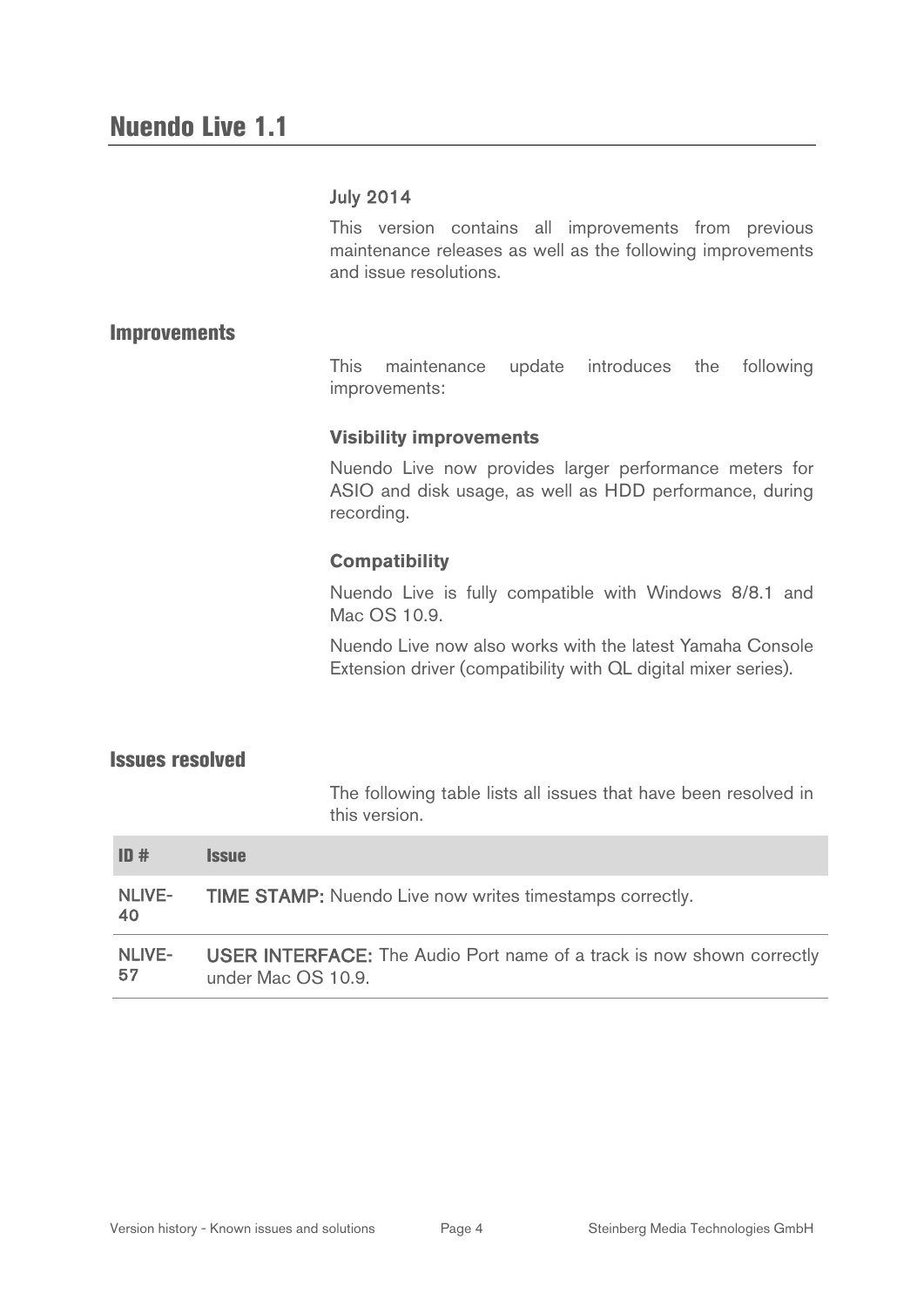#### Initial release.

To get an overview of the new features Nuendo Live has to offer, please take a look here:

[www.steinberg.net](http://www.steinberg.net/)